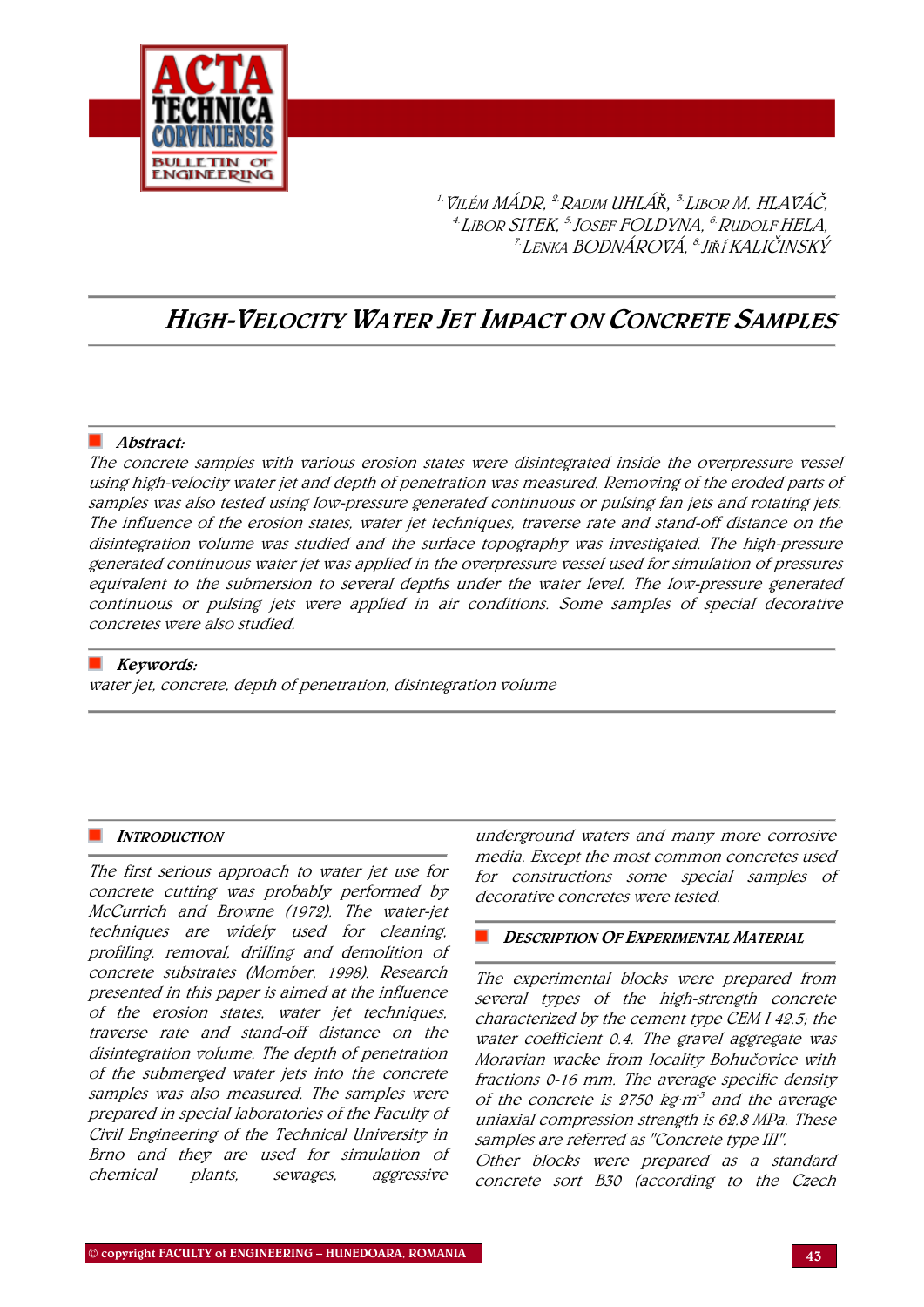# ACTA TECHNICA CORVINIENSIS – BULLETIN of ENGINEERING

norms); the stone fraction 0-4 mm is from the locality Ledce, the stone fraction 8-16 mm is from the locality Olbramovice, the stone fraction 11-22 mm is from the locality Lomnička and the plasticizer Sikament 100 is used. All stone localities are in the Czech Republic. These samples are referred to as "Concrete type II". They were separated into several groups. The first one was the reference group stored in common indoor air conditions. The second group of samples was stored in the lotion with a high concentration of the NH $\tilde{f}$ - ionts (up to 4%) simulating aggressive media in chemical industry or in sewage canals and other structures. The third group of samples was stored in the lotion with the  $Na<sub>2</sub>SO<sub>4</sub>$ (concentration of the Na<sub>2</sub>SO<sub>4</sub> is 51.2 grams per liter of water) simulating thus media in aggressive setting (chemical and sewerage plants, groundwater rich in concentration of sulphates). The fourth group of samples was stored in a special container with a high concentration of the  $CO<sub>2</sub>$  gas and the relative humidity 90% - these conditions simulate the process of concrete carbonation in air due to the  $CO<sub>o</sub>$  influence in combination with the air humidity or they simulate activity of the aggressive  $CO<sub>2</sub>$  from the groundwater. The fifth group of samples was stored in the solution of the NaCl in water (100 grams per liter) simulating aggressive media in the sewerage plants, in the water treatment plants or in the pools with the chlorinated water. The sixth group of samples was exposed by several tenths of freezing and de-freezing cycles. The lotions were changed each two months and their pH factors were tested each fourteen days.

The concrete samples referred as "Concrete type I" were prepared from concrete used for outdoor medium loaded planes built before 1989. The exact structure is not bnown but it is a concrete with rather small size stones.

Some samples were prepared in the Research Institute of Building Materials, Inc., Brno, Czech Republic. These concretes (BP1, BP2, BP3) were prepared using fine sands, instead of the usual gravel aggregate, some pigments and special fabrics acting like the reinforcement (silicon fibers in one plane or silicon based tissue). They are used specially as the decorative concretes inside and outside the industrial buildings.

#### EXPERIMENTAL PROCEDURE

Concrete samples were tested in the overpressure vessel produced several years ago (Hlaváč et al., 2001). The samples were approximately 150 x 100 x 50 mm. In the beginning of each experiment the respective block was fixed into the support of the motional device inside the pressure vessel (Fig. 1). The vessel was closed and filled with water except the case when the tests were performed in air for comparison. Water inside the vessel was either without any pressure or pressurized. The overpressures were set from zero up to 1.4 MPa with the 0.2 MPa step.



Fig. 1. Support with sample in front of the pressure vessel

Pressurizing of the water inside the chamber was supplied by the inflow from the cutting nozzle and by the regulation overflow valve. The water pressure inside the vessel was measured using the mechanical pressure meter installed at the vessel body. The kerfs were performed at various traverse rates. Pump pressure was 380 MPa, the nozzle diameter was 0.25 mm, the stand-off distance was 10 mm (from the nozzle outlet) and the angle between the jet axis and the normal to the impingement surface of the samples was 0 rad. The depths of kerfs were measured in five points assigned on the respective sample surfaces and the average values of the depth of all kerfs were evaluated. The experimental results were then fitted by means of polynomial regression. The  $A_k$  coefficient was selected as the criterion for the optimal order of the polynomial (And*ě*l, 1998).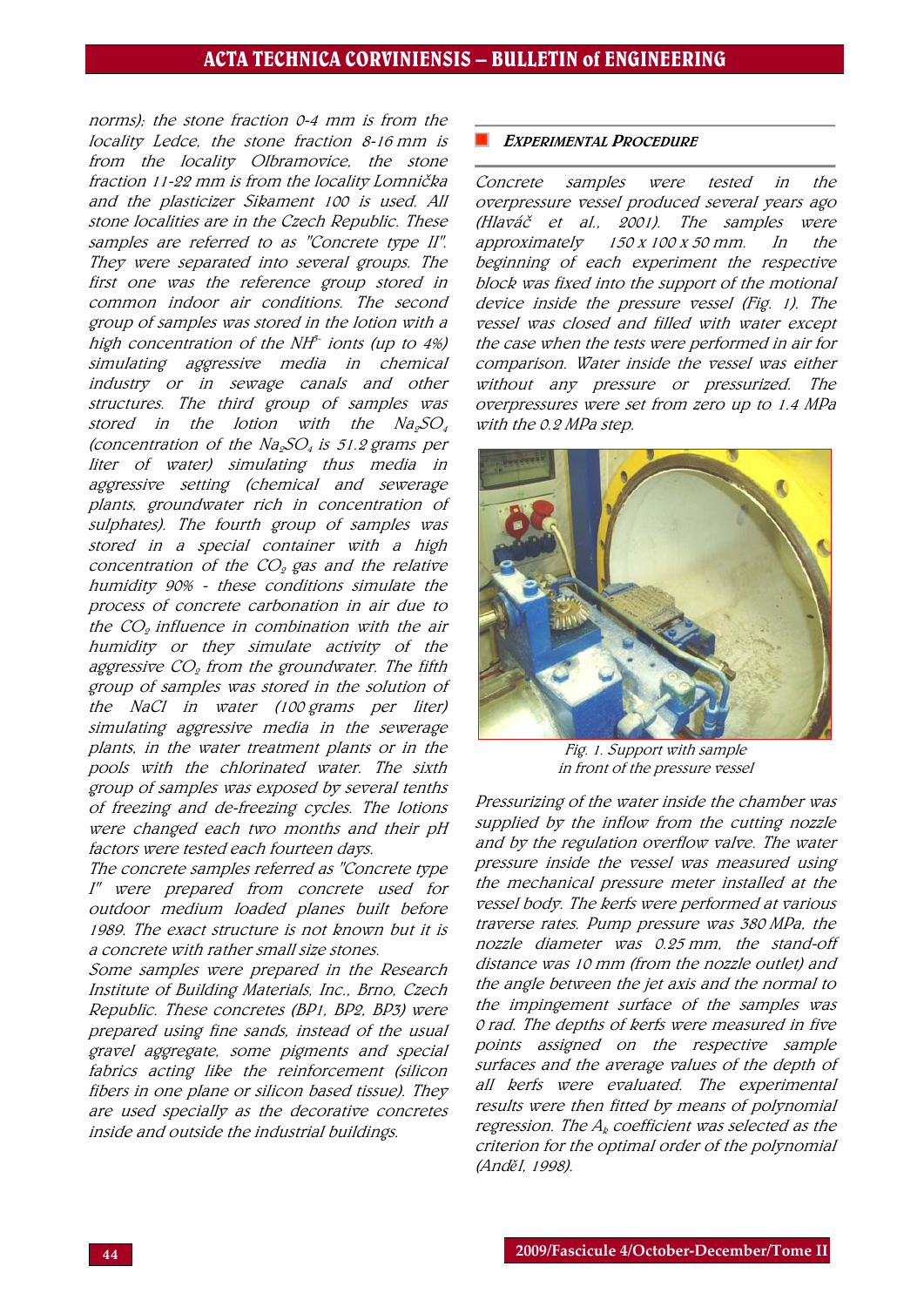The multivariate analysis of variance (MANOVA) was used to judge whether changes in factors like erosion state, water jet technique, traverse rate and stand-off distance have the significant effects on the disintegration volume.

Simultaneously, some experiments with the lowpressure based water jets were performed either with nozzles Lechler 1508 having the outlet diameter 2.05 mm and producing fan jets with vertex angle 30° or with the rotating head Barracuda carrying two nozzles with outlet diameter 1.19 mm. The nozzle inlet diameter was 4 mm in both cases. Water pressure was 30 MPa, the stand-off distance was 20, 40 or 50 mm and the amplitude of vibrations was 7 *μ*<sup>m</sup> if applied. The experiments were performed with traverse rates 100, 200, 400 and 1000 mm per minute. The disintegrated volume was determined for the length 150 mm that corresponds to the dimension of the sample. Typical width of the fan jet trace on the material surface was 22 mm, and about 30 mm for head Barracuda. The depth of penetration altered from about 1 mm without pulsing up to more than 10 mm with pulsing switched on.

#### **RESULTS AND DISCUSSION**

The results obtained on the construction concretes without any additional treatment are presented in Fig. 2. The results obtained on the construction concrete samples remitted to the influence of various aggressive media are shown in Fig. 3. The cutting results from tests performed on decorative concretes are summarized in Fig. 4. Some of the results are the anticipated ones. The decrease of the depth of penetration with increasing overpressure inside the vessel is one of the most expected ones. The reduction of the penetration efficiency was expected also for concretes with the large-size stones. This presumption was confirmed partially (Fig. 2) but not fully. The large volume disintegration occurred (Fig. 3) and so the measurement of the depth of penetration of water jet into the concrete sample was made very difficult. It is evident, that measurement of the depth of penetration should be modified or replaced by another characteristic parameter, e.g. disintegrated volume.

The decorative concretes are rather cut than volume disintegrated. Therefore, the rapid decrease of the depth of penetration (Fig. 4) measured for increasing overpressure inside the vessel can be hardly influenced by some large breaks on the sample surface. So, the dominant role seems to be played by the fibrous base. The fibers were prepared as planes from various materials and their positions inside the concretes were varying. The elasticity of such fibrous base and its non-homogeneity can explain behavior of the samples from the decorative concretes satisfactorily.



Fig. 2. Effect of overpressure in the vessel on depth of penetration for construction concretes without any additional treatment (I, II and III – types of the concrete); The orders of the polynomial fitting are:  $I - 2$ ,  $II - 1$ ,  $III - 4$ 



Fig. 3. Effect of overpressure in the vessel on depth of penetration for samples prepared from concrete II and submitted to various chemical influences. The order of the polynomial fitting is 1

The significant effect of the traverse rate, water jet technique and erosion state on the disintegration volume was demonstrated by means of the F-test value on the significance level  $\alpha = 0.05$  (Tab. 1). Experimental data set applied is presented in Tab. 2.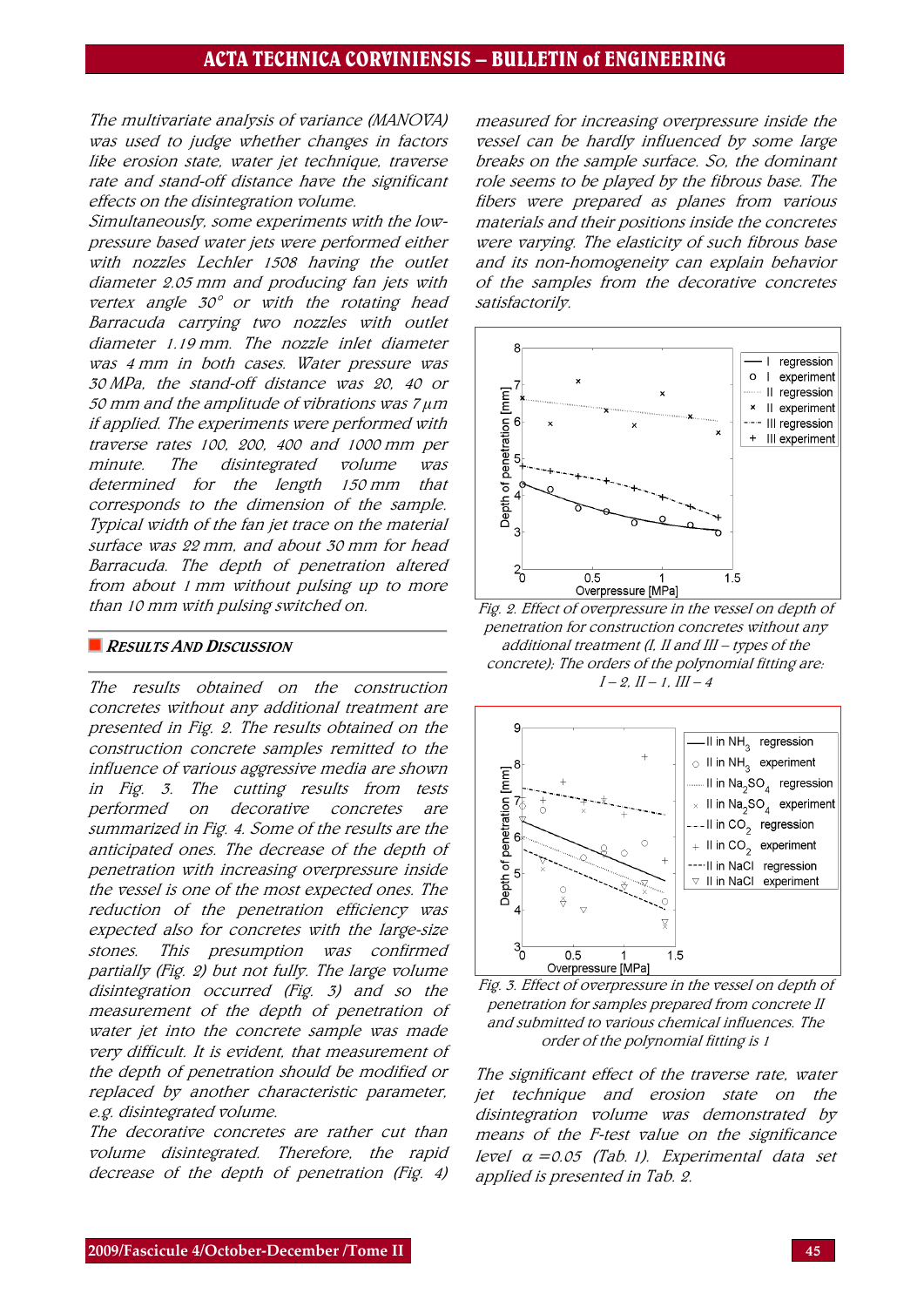# ACTA TECHNICA CORVINIENSIS – BULLETIN of ENGINEERING

Source

Technique

Technique

Nozzle

 $\mathcal{S}$ 

Total (Adjusted) 71

86

Total 87

(Adjusted)

11149.4

1149.

26107.7

26107.7



Fig. 4. Effect of overpressure in the vessel on depth of penetration for construction decorative concretes. The orders of the polynomial fitting are:  $BP1 - 3$ ,  $II - 5$ ,  $III - 4$ 

Multivariate analysis of variance is performed for disintegrated volume of samples presented in Tab. 1. Source term is the source of variation in the model. The abbreviation DF means the degrees of freedom, i.e. the number of observations corresponding to this term. The sum of squares represents the sum of squares for this term and the mean square is the sum of squares divided by the degrees of freedom. The label F-ratio means the F-test value, while prob. level is the significance level of the F-ratio. Power  $(\alpha = 0.05)$  means the probability of rejecting the hypothesis that the means of the disintegrated volume in different groups are equal when they are in fact not equal. Photo of some samples of construction concretes is presented in Fig. 5. It demonstrates variation in the water jet effects with increasing depth of submersion.



Fig. 5 Selected samples of construction concretes

| for disintegrated volume |        |                   |                |         |                |                             |
|--------------------------|--------|-------------------|----------------|---------|----------------|-----------------------------|
| 2000C<br>Term            | $D\!F$ | Squares<br>Sum of | Square<br>Mean | F-Ratio | Prob.<br>Level | Power<br>0.05<br>$\alpha =$ |
| Sample                   | S      | 4614.796          | 769.132        | 06 F    | $0.0003*$      | 0.9869                      |
| и еслиццие               | Σ      | 2625.653          | 875.217        | 5.57    | $0.0017*$      | 0.9312                      |
| Rate                     | Σ      | 3860.037          | 1286.67        | 8.19    | $0.0000*$      | 0.9892                      |
| Distance                 | S      | 6.43051           | 3.21525        | 0.02    | 0.97973        | 0.0529                      |
| diameter<br>IVULLE       |        |                   |                |         |                | 0.05                        |

Tab. 1. Analysis of variance table

 $*$  Term significant at  $\alpha = 0.05$ 

157.034

57.034

Tab. 2. Analyzed concretes (RCH: reference CH, C: CHRL 100, F: freeze 100, NaCl: chloride, SO4: sulfate, R: reference, N: NH3)

| Sample | Technique<br>Water-jet | Rate (mm/min)<br>Traverse | Distance (mm)]<br>Stand-off | $\overline{\phantom{a}}$<br>Diameter (mm)<br>Nozzle | <i>Volume (cm<sup>3</sup>)</i><br>Disintegrated |
|--------|------------------------|---------------------------|-----------------------------|-----------------------------------------------------|-------------------------------------------------|
| RCH    |                        | <i>200</i>                | 40                          | <u>2.05</u>                                         | 24.O                                            |
| RCH    | FP<br>FC<br>FC         | 200                       | 40                          | 2.05                                                | 6.0                                             |
| С      |                        | 200                       | 40                          | 2.05                                                | 22.0                                            |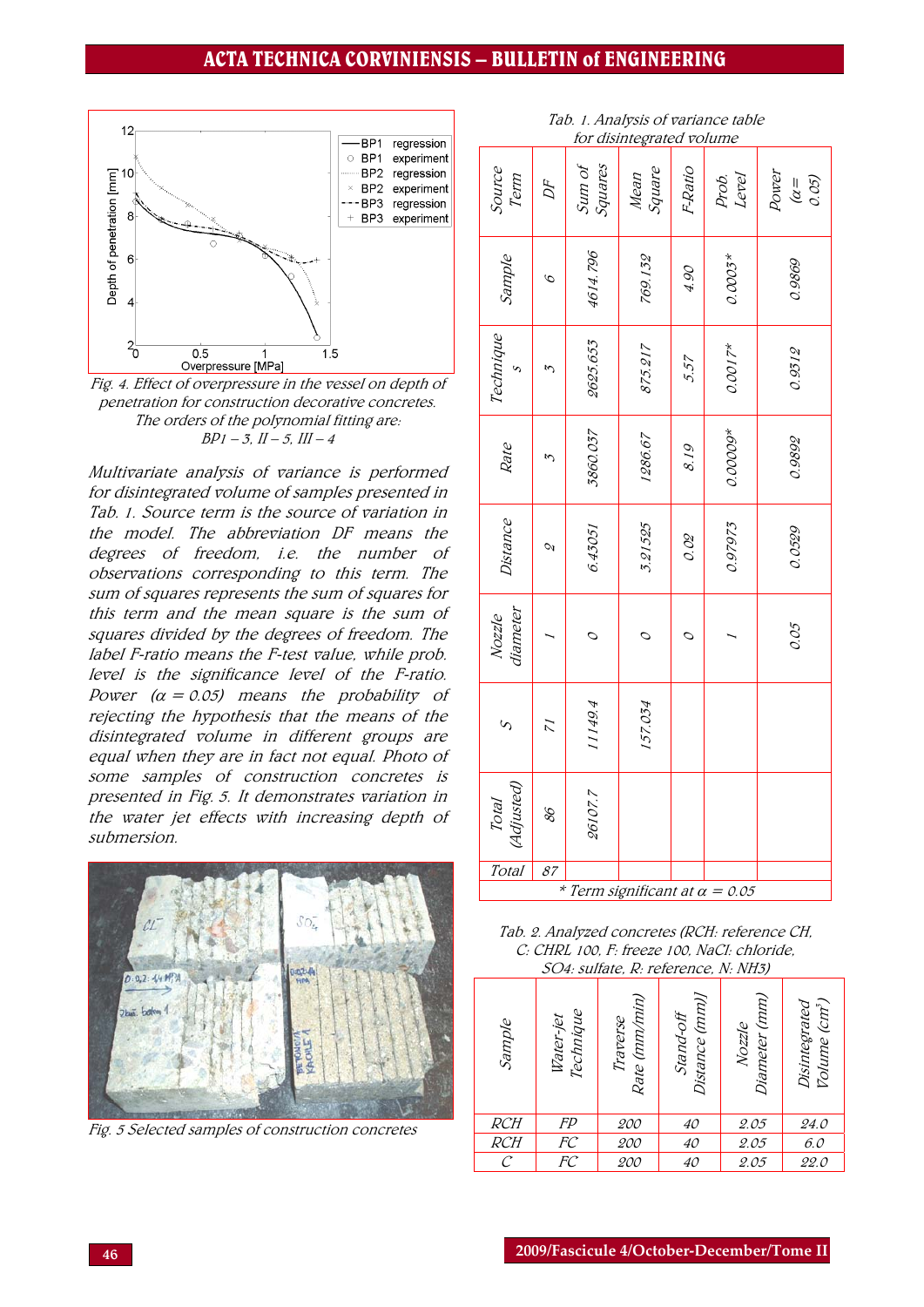# ACTA TECHNICA CORVINIENSIS – BULLETIN of ENGINEERING

Tab. 2. Analyzed concretes (RCH: reference CH, C: CHRL 100, F: freeze 100, NaCl: chloride, SO4: sulfate, R: reference, N: NH3) [continuing]

|                                     |                             |                           |                            | $l$ communiz                    |                                            |
|-------------------------------------|-----------------------------|---------------------------|----------------------------|---------------------------------|--------------------------------------------|
| Sample                              | Water-jet<br>Technique      | Rate (mm/min)<br>Traverse | Distance (mm)<br>Stand-off | <i>Nozzle<br/>Diameter (mm)</i> | Disintegrated<br>Volume (cm <sup>3</sup> ) |
| $\overline{RCH}$                    | FP                          | 400                       | 40                         | 2.05                            | 21.0                                       |
|                                     |                             |                           |                            |                                 |                                            |
|                                     |                             | 400                       | $40^{\circ}$               | 2.05                            | $6.0\,$                                    |
|                                     | $\frac{FC}{FP}$             | 400                       | $40\,$                     | 2.05                            | 30.0                                       |
|                                     |                             | 400                       | $40^{\circ}$               | 2.05                            | 26.3                                       |
| $\frac{RCH}{C}$ $\frac{C}{RCH}$     | FP<br>FP<br>FC<br>FP        | 200                       | $40\,$                     | 2.05                            | 31.7                                       |
|                                     |                             | 100                       | $40^{\circ}$               | 2.05                            | 29.3                                       |
| $rac{RCH}{C}$                       |                             | 100                       | $40^{\circ}$               | 2.05                            | 9.8                                        |
|                                     |                             | 100                       | $40\,$                     | 2.05                            | 28.3                                       |
|                                     | $\overline{FC}$             | 100                       | $40\,$                     | 2.05                            | 22.5                                       |
|                                     | RP                          | 400                       | 50                         | 1.19                            | 50.0                                       |
| $\overline{C}$                      | RC                          | 400                       | 20                         | 1.19                            | 23.6                                       |
| RCH                                 | RP                          | 400                       | 50                         | 1.19                            | 22.0                                       |
| RCH                                 | RC                          | 400                       | 20                         | 1.19                            | 7.0                                        |
| $\overline{RCH}$                    | $\overline{FP}$             | 1000                      | $40^{\circ}$               | 2.05                            | 15.0                                       |
| RCH                                 | $\overline{FC}$             | 1000                      | $40^{\circ}$               | 2.05                            | $\mathcal{Q}.\mathcal{Z}$                  |
| $\overline{C}$                      | FP                          | 1000                      | $40^{\circ}$               | 2.05                            | 21.0                                       |
| $\overline{C}$                      | $\overline{FC}$             | 1000                      | $40\,$                     | 2.05                            | 7.5                                        |
| $\frac{\overline{C}}{\overline{C}}$ | RP                          | 1000                      | 50                         | 1.19                            | 39.4                                       |
|                                     | RC                          | 1000                      | 20                         | 1.19                            | 24.4                                       |
| $\overline{RCH}$                    | RP                          | 1000                      | 50                         | 1.19                            | 17.5                                       |
| RCH                                 | $R\overline{C}$             | 1000                      | 20                         | 1.19                            | $6.3\,$                                    |
| RCH                                 | RP                          | 100                       | 50                         | 1.19                            | 48.8                                       |
| RCH                                 | $\underline{R}\overline{C}$ | 100                       | 20                         | 1.19                            | $\mathcal{S}.\mathcal{S}$                  |
| RCH                                 | $\frac{RP}{4}$              | 200                       | 50                         | 1.19                            | $\frac{23.8}{5}$                           |
|                                     | RC                          | 200                       | 20                         | 1.19                            | 3.7                                        |
|                                     |                             | 400                       | $40^{\circ}$               | 2.05                            | 60.0                                       |
| $\frac{RCH}{F}$<br>$\frac{F}{F}$    | FC<br>FP<br>RP              | 400                       | $40\,$                     | 2.05                            | 112.5                                      |
|                                     |                             | 400                       | 50                         | 1.19                            | 27.3                                       |
|                                     | RC                          | 400                       | <i>20</i>                  | 1.19                            | 13.5                                       |
| $\cal F$                            | RP                          | <i>1000</i>               | 50                         | 1.19                            | 18.8                                       |
| F                                   | RC                          | <i>1000</i>               | 20                         | 1.19                            | 6.8                                        |
| $\overline{F}$                      | RP                          | 200                       | 50                         | 1.19                            | 46.0                                       |
| F                                   | RC                          | 200                       | 20                         | 1.19                            | 23.7                                       |
| F                                   | RP                          | 100                       | 50                         | 1.19                            | 49.0                                       |
| F                                   | RC                          | 100                       | 20                         | 1.19                            | 43.5                                       |
| NaCI                                | FP                          | <i>400</i>                | 40                         | 2.05                            | 22.5                                       |
| NaCI                                | FC                          | <i>400</i>                | 40                         | 2.05                            | 6.8                                        |
| NaCI                                | FP                          | 100                       | 40                         | 2.05                            | <i>27.0</i>                                |
| NaCI                                | FC                          | 100                       | 40                         | 2.05                            | 9.0                                        |
| NaCI                                | FP                          | <i>200</i>                | 40                         | 2.05                            | 24.0                                       |
| NaCI                                | FC                          | <i>200</i>                | 40                         | 2.05                            | 8.3                                        |
| NaCI                                | FP                          | <i>1000</i>               | 40                         | 2.05                            | 19.5                                       |
| NaCI                                | FC                          | <i>1000</i>               | 40                         | 2.05                            | 5.0                                        |
| SO4                                 | FP                          | 400                       | 40                         | 2.05                            | 17.8                                       |
| SO4                                 | FC                          | 400                       | 40                         | 2.05                            | 5.0                                        |
| SO4                                 | FP                          | 100                       | 40                         | 2.05                            | 33.0                                       |

| SO <sub>4</sub>  | FC | 100         | 40        | 2.05 | 12.0        |
|------------------|----|-------------|-----------|------|-------------|
| SO4              | FP | <i>200</i>  | 40        | 2.05 | 21.0        |
| SO4              | FC | 200         | 40        | 2.05 | 6.0         |
| SO <sub>4</sub>  | FP | <i>1000</i> | 40        | 2.05 | 13.5        |
| SO <sub>4</sub>  | FC | <i>1000</i> | 40        | 2.05 | 3.0         |
| R                | RP | 400         | 50        | 1.19 | 35.0        |
| R                | RC | 400         | 20        | 1.19 | 18.8        |
| R                | RP | <i>1000</i> | 50        | 1.19 | <i>20.0</i> |
| $\it{R}$         | RC | <i>1000</i> | 20        | 1.19 | 10.0        |
| $\overline{R}$   | RP | 100         | 50        | 1.19 | 47.5        |
| $\overline{R}$   | RC | 100         | 20        | 1.19 | 41.3        |
| $\boldsymbol{R}$ | RP | <i>200</i>  | 50        | 1.19 | 42.5        |
| $\boldsymbol{R}$ | RC | <i>200</i>  | 20        | 1.19 | 17.5        |
| NaCI             | RP | <i>400</i>  | 50        | 1.19 | 41.3        |
| NaCI             | RC | 400         | 20        | 1.19 | 11.3        |
| NaCl             | RP | <i>1000</i> | 50        | 1.19 | 10.0        |
| NaCI             | RC | <i>1000</i> | <i>20</i> | 1.19 | 6.3         |
| NaCI             | RP | <i>100</i>  | 50        | 1.19 | 50.0        |
| NaCI             | RC | 100         | 20        | 1.19 | 36.3        |
| NaCl             | RP | <i>200</i>  | 50        | 1.19 | 55.0        |
| NaCI             | RC | 200         | 20        | 1.19 | 35.0        |
| SO4              | RP | <i>400</i>  | 50        | 1.19 | 21.3        |
| SO4              | RC | 400         | 20        | 1.19 | 7.5         |
| SO <sub>4</sub>  | RP | 1000        | 50        | 1.19 | 16.3        |
| SO4              | RC | 1000        | 20        | 1.19 | 4.4         |
| SO4              | RP | <i>100</i>  | 50        | 1.19 | 41.3        |
| SO4              | RC | 100         | 20        | 1.19 | 13.8        |
| SO4              | RP | <i>200</i>  | 50        | 1.19 | 30.0        |
| <i>SO4</i>       | RC | <i>200</i>  | 20        | 1.19 | 15.0        |
| $\,N$            | RP | <i>400</i>  | 50        | 1.19 | 23.8        |
| $\cal N$         | RC | <i>400</i>  | 20        | 1.19 | 20.O        |
| $\boldsymbol{N}$ | RP | 1000        | 50        | 1.19 | 30.0        |
| $\,N$            | RC | 1000        | 20        | 1.19 | 11.3        |
| $\overline{N}$   | RP | <i>400</i>  | 20        | 1.19 | 40.0        |
| $\overline{N}$   | RP | <i>100</i>  | 50        | 1.19 | 53.8        |
| $\cal N$         | RC | 100         | 20        | 1.19 | 45.O        |
| $\cal N$         | RP | <i>200</i>  | 50        | 1.19 | 30.O        |
| $\cal N$         | RC | 200         | <i>20</i> | 1.19 | 11.3        |

### CONCLUSION

The disintegration decreases with the depth of submersion and that water jets in deeper submersion act like the ones generated from lower pressure in the air medium. The influence of the concrete aging in special solutions on the cutting ability of the submerged water jet was not proved. The disintegrated volume can be applied for estimation of water jet efficiency.

#### **ACKNOWLEDGMENT**

The authors are grateful to the Czech Science Foundation for support by the project 103/07/1662.